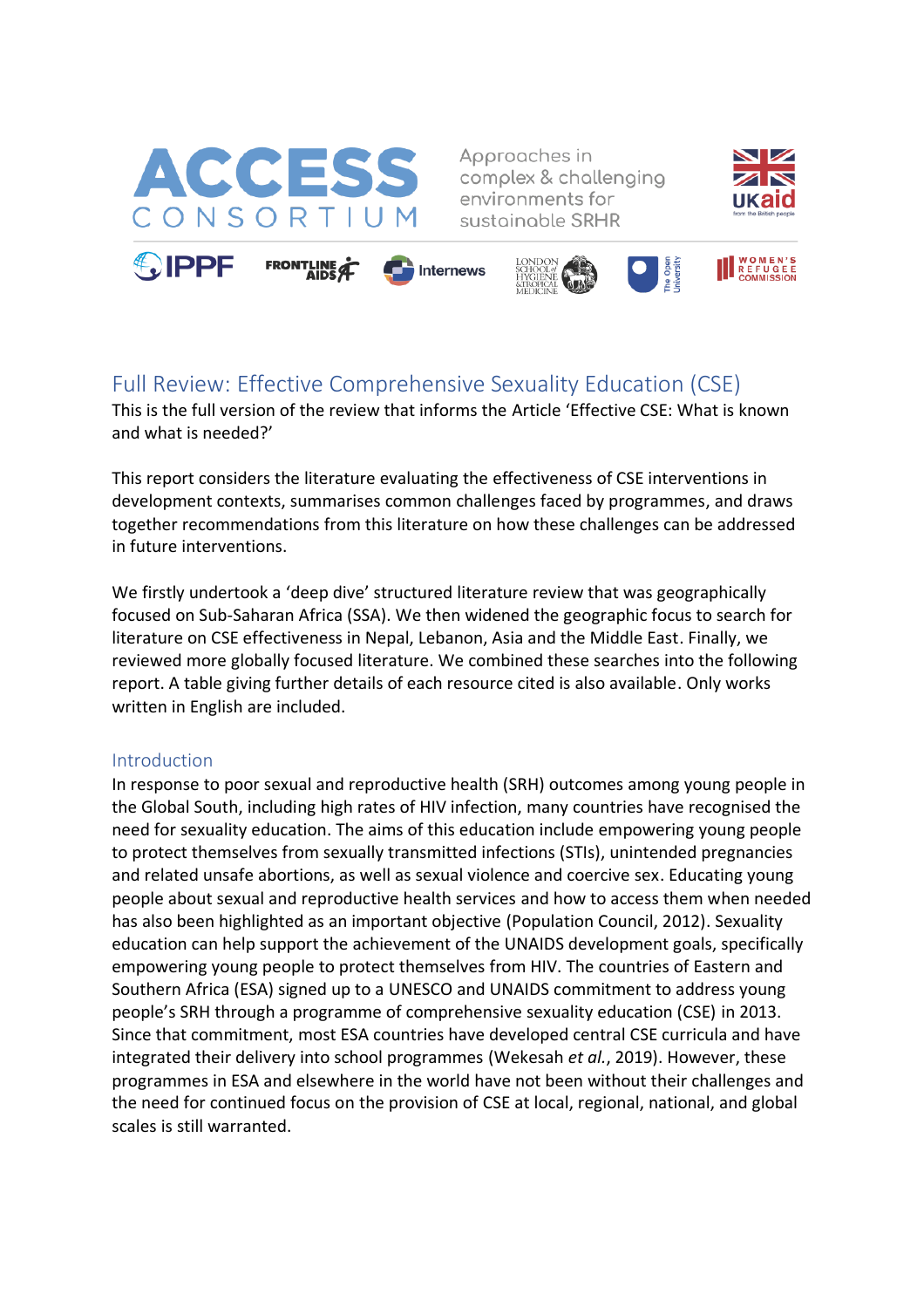## Methodology

The 'deep dive' review of published literature on CSE in SSA focused on the following research questions:

- What learning interventions have been designed and delivered around CSE in Africa over the last ten years?
- Of these, have any been evaluated and if so, what do the evaluations say?

A literature search was conducted using structured search query on the Cumulative Index of Nursing and Allied Healthcare Literature (CINHAL) using the search string below, with results limited to literature published between 2010 and 2020:

## *(CSE OR "sex\* education" OR SRE) AND (Africa\*) AND (intervention\* OR program\*)*

The initial search returned 89 results of which 31 were relevant and form the core of this report.

Four further structured searches were then undertaken on CINHAL, to widen the geographical scope, with results also limited to literature published between 2010 and 2020:

- 1. (CSE OR "sex\* education" OR SRE) AND (Nepal\*). The initial search returned 9 results of which 1 was relevant.
- 2. (CSE OR "sex\* education" OR SRE) AND (Lebanon OR Lebanese OR Beirut) The initial search returned 4 results of which 1 was relevant.
- 3. (CSE OR "sex\* education" OR SRE) AND (Asia\*) The initial search returned 67 results of which 1 was relevant and not already included in the SSA-focused review. 1 further paper focused specifically on the effectiveness of online interventions, so was carried forward to the planned evidence review on online and distance CSE.
- 4. (CSE OR "sex\* education" OR SRE) AND (middle east\* OR arab\* OR levant\*). The initial search returned 28 results, of which 1 was new and relevant.

These structured searches were supplemented with more open Google searches (e.g. for 'CSE evaluation' 'Sex education effectiveness') to locate other relevant findings from anywhere in the world, including works published before 2010. We did not include reports from UN agencies and iNGOs that are primarily summaries of other studies, although this is common practice in the sector, because we found slippage between the claims being made in these reports and what the literature cited actually said<sup>i</sup>. We did include key reports from such agencies that took the form of rigorous literature reviews (e.g. UNESCO, 2016; WHO, 2006).

In total, 47 primary and review studies were included and reported here. A table overviewing all studies reviewed is also available.

## Evaluation of CSE interventions

A relatively small literature evaluates the outcomes and impact of individual CSE programmes and interventions and presents a mixed picture of both the effectiveness of the interventions and the methods employed to evaluate them. One systematic review found positive evidence of intended outcomes and recommended wider roll-out of existing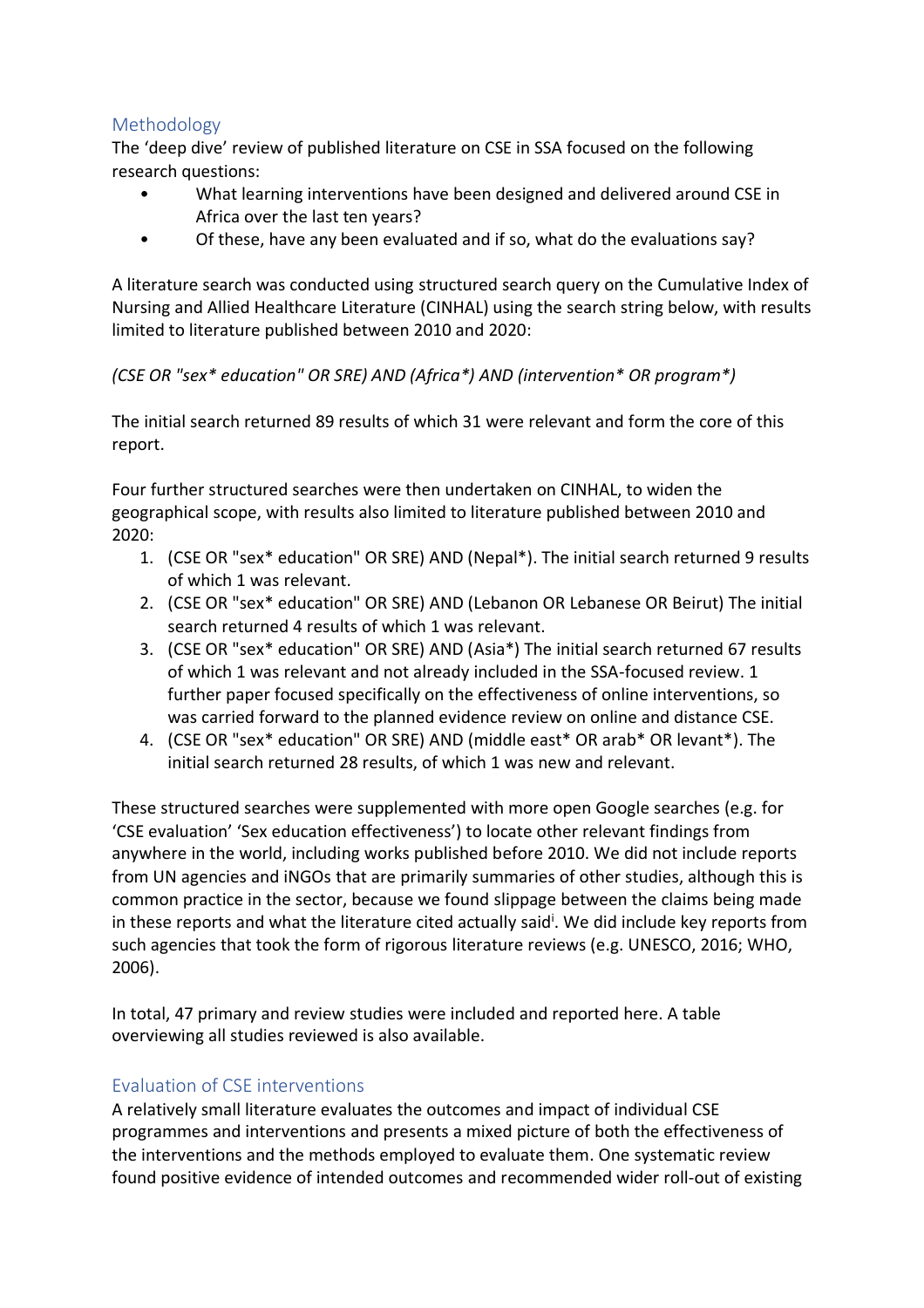programmes (WHO, 2006). However, a review conducted in 2008 highlighted the relative paucity of evidence for school-based interventions, and noted that knowledge and attituderelated outcomes were the most associated with statistically significant change and actual behaviour change was least likely to occur. In addition, behaviour change in favour of abstinence and condom use appeared to be greatly influenced by pre-intervention sexual history (Paul-Ebhohimhen, Poobalan and Van Teijlingen, 2008). A later review of SRH behavioural interventions in 13–19 year-olds also found few publications, highlighting that some studies employed methods that carried a significant risk of bias (Picot *et al.*, 2012). This review also found that of the remaining programmes, few met their objective of achieving behaviour change, or did so only in some subgroups. A 2016 review of interventions found that there is strong evidence that CSE leads to self-reports of improved knowledge, increased condom use, decrease in multiple partners, increase in self-efficacy for HIV protection, favourable attitudes to safer sex and delays in initiation of first sexual intercourse (UNFPA-Southern Africa Region, 2016). However, the same review concluded that there was also evidence that these interventions were ineffective at reducing the incidence of HIV and STIs. There is also clear evidence across low and middle-income countries globally that school-based HIV prevention programmes increase self-report of protective behaviours (Fonner, Armstrong, Kennedy, O'Reilly, & Sweat, 2014) but not of actual changed behaviours. It is, however, clear that CSE combined with available contraception reduces unintended teenage pregnancy (Oringanje et al., 2009) and that programmes that discuss power and gender explicitly are more effective than those that do not (Haberland, 2015).

#### In-school programmes

Most in-school CSE is delivered to older adolescents, although the significance of CSE to prepubescent and younger adolescents is widely recognised (Tiendrebeogo, Meijer, & Engelberg, 2003). A study of Saudi Arabian girls aged 14-19 who had not previously received any reproductive health education found significant increases in knowledge of menstruation and puberty after a brief intervention (Tork & Al hosis, 2015). A controlled trial of a schoollevel intervention developed through a 15-month participatory process with 14–17 year-old school children KwaZulu-Natal in South Africa, the Mpondombili curriculum, found improvements in self-efficacy and partner communication among intervention participants compared with control schools, but no impact on condom use five months after the programme (Harrison *et al.*, 2016). Similarly, two programmes of lessons about HIV and SRH high schools in Ghana found improvements in knowledge about reproduction and HIV, but one did not examine behavioural change (Krugu *et al.*, 2018) and the other found some change in behavioural intentions only in female students (van der Geugten *et al.*, 2015). Van der Geugten and colleagues suggested that low levels of consistent attendance among participants and the delivery of sessions by foreign volunteers unfamiliar with the cultural context could explain the lack of impact on behaviour. A CSE programme based on the Theory of Planned Behavior was trialled in 10–14 year-olds in Uganda and after one year found significant differences in knowledge and behavioural intention between young people who took part in the programme compared with those in a control group. The study also found lower rates of early sexual debut, although this difference was not statistically significant (Kemigisha *et al.*, 2019). The importance of a holistic and integrated approach to programme development is illustrated by the experience of the Niger University Leadership for Change programme, which engaged students as peer-educators and volunteers to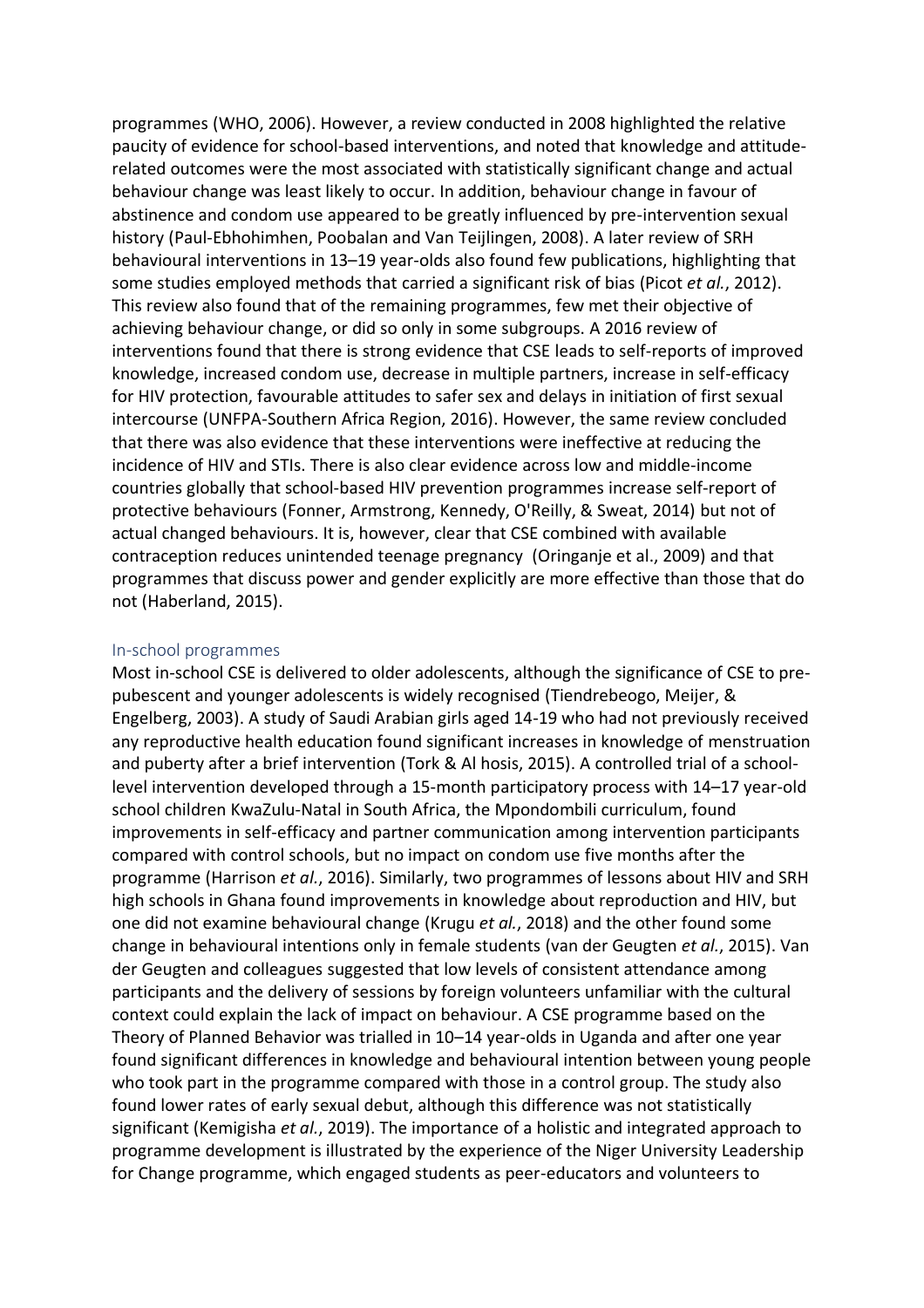promote awareness of SRA and develop a student network. While the programme was successful in its aims to engage students with the need for SRH and distributing condoms, as there was no change in SRH service provision at the university clinic, the impact on SRH outcomes among students was limited (Benevides *et al.*, 2019). However, a comprehensive approach is not a guarantee of success: a recent study in Malawi consisting of an educational intervention for young women, coupled with the provision of youth-friendly SRH services and conditional cash transfers to participants did not achieve its aim of reducing sexual activity, multiple partnerships or transactional relationships with older partners (Rosenberg *et al.*, 2020).

An evaluation of the Stepping Stones programme (Jewkes *et al.*, 2007) compared outcomes between villages in which the intervention was deployed and control villages that received no intervention. Differences in HIV and HPV infection rates between villages two years after the intervention were not statistically significant. However, qualitative research carried out with individuals who had taken part in the intervention reported changes in their attitudes towards sex, HIV and intimate partner violence. Despite this the authors noted that although some participants became more assertive they did not challenge their partners, nor the prevailing cultural norms around conservative femininity (Jewkes, Wood and Duvvury, 2010). In contrast, a programme aimed at young men aged 15-24 years-old in South Africa, MenCare+, found that following the intervention, participants were able identify harmful gender norms and actively questioned these constructs both within their personal lives and in the broader community. Study authors credited the comprehensive nature of the MenCare+ programme, which comprised a series of complementary and integrated interventions over a 3-year period with its impact, over programmes which consisted of isolated components (Kedde *et al.*, 2018). A further qualitative study of a pilot sexuality education intervention in South Africa assessed participants' engagement with a series of nine discursive sessions and debates constructed to promote critical consciousness of implicit gender and sexuality norms. By establishing a context in which participants could engage in discussion and debate, the programme led to some participants taking up safesex messages in a reflexive and considered manner. In addition, the dialogical learning environment enabled some participants to individualise and personalise messages and allowed 'hidden' aspects of sexuality, such as female desire and same-sex attraction to emerge. This contrasts with the didactic approach adopted by other school based CSE programmes and the study authors conclude that dialogues are better able to meet young peoples' needs than traditional educational approaches (Jearey-Graham and Macleod, 2017). Similarly, a study of a participatory programme of CSE in which pupils co-created the curriculum in schools in Kenya, Ghana and Swaziland highlighted further benefits of adopting a participatory approach: not only did the programme better meet students' needs, it also helped to recontexualise CSE in students' social and emotional landscapes in a way that medical models of sex education do not (Cobbett, McLaughlin and Kiragu, 2013).

A discursive participatory approach is also adopted by the 'Aunty Stella' resource, which uses 'agony aunt' letters as the basis for peer-to-peer discussions about sexuality, relationships and their bodies. The programme has been designed to operate with minimal intervention from facilitators, supporting a relaxed atmosphere and helping minimise issues of self-censorship or power relating to teacher intervention (Wikigender, 2015). The programme has been highlighted as an example of best practice based on Southern Africa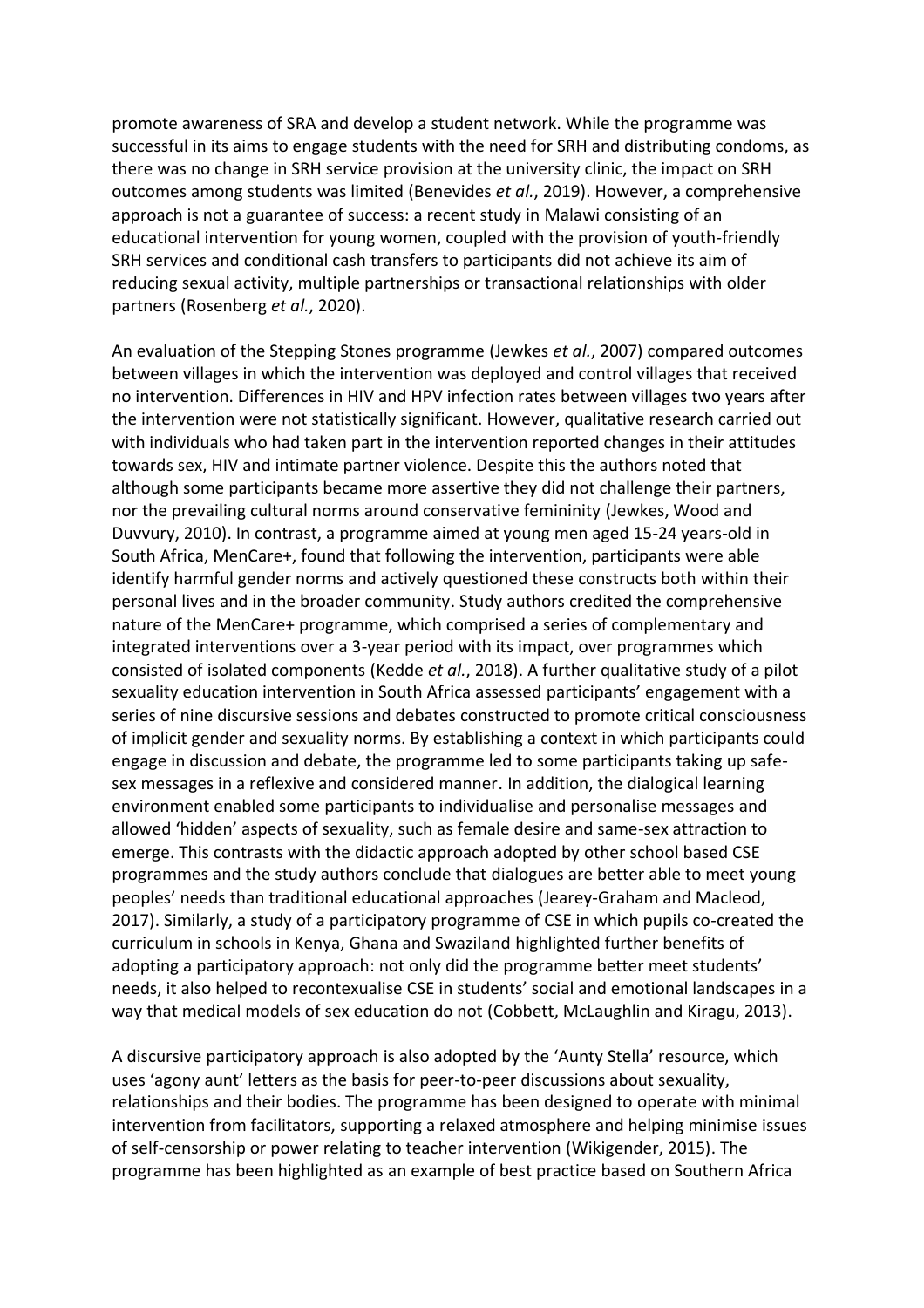Development Community criteria including cost effectiveness, relevance, ethical soundness, relevance, innovation, replicability and sustainability (SAfAIDS, 2009).

#### Out-of-school programmes

Out-of-school programmes can engage young people who have disengaged or never engaged with education systems, who face similar challenges to their sexual and reproductive health as their in-school peers and may experience greater stigma when accessing services. They offer scope for more informal, flexible styles of learning and potential for more targeted content designed for young people with shared stigmatised experiences. In Uganda, young people who were out of school reported preferring to get SRH information from trained community members rather than from clinic staff, with ssenga (maternal aunts) highlighted as important sources of relationship advice and information, particularly for young women. In addition, young people highlighted a need for information on becoming a 'good adult' that came from parents, grandparents or church leaders (Nobelius *et al.*, 2010).. A trial of peer-led 'study circles' for young people living in South African rural towns found that although they initially faced challenges, by developing a culturally and age-appropriate programme they were able to engage young people who otherwise faced poor SRH outcomes and increase their awareness of not only HIV risk but also their rights and access to SRH programmes (Thokoane, 2015). A 2016 review of programmes in the Southern Africa region found that out-of-school interventions showed evidence of decreasing STI incidence and promising evidence of increases in knowledge about HIV and reduced rates of intimate partner violence. However, these interventions showed no evidence of reducing HIV incidence (UNFPA-Southern Africa Region, 2016).

A comprehensive reproductive health programme in Northern Nigeria aimed at 10-24 yearolds, Y Access, demonstrated an increase in HIV testing rates and behavioural changes (including delay of sexual initiation, fewer sex partners, increase in condom use, consistent condom use and increased use of contraceptives) among young people participating in the intervention. Y Access involved provision of CSE through youth groups and mobile phones and was able to reach a large proportion of its target age group in the region. In addition to education, the programme also involved building capacity of health care service providers in the region, creation of referral networks between youth groups and service providers, a voucher scheme for individuals to address financial barriers to SRH access and microgrants for youth groups, working with community stakeholders (including parents/guardians, teachers and religious/community leaders) to highlight the importance of young people's SRH and advocacy activities with state and local government to provide further funding for SRH (Onyemocho, 2016). The importance of addressing structural barriers, such as poverty among target populations has been highlighted as a feature of successful programmes (Sani *et al.*, 2018).

A series of mobile apps (Frisky, Diva and Link Up) were developed for use in the Nigerian Federal Capital Territory to support uptake of CSE and SRA services among young people in urban settings. The apps were created and marketed in collaboration with young people and were successfully deployed, although no outcome or impact data are available (Education as a Vaccine, 2019). Other innovative approaches reported in the literature included a report of how Marie Stopes and Africa Direction developed 'Diva Centres' Zambia which provide young women with free beauty services and peer education on CSE and SRH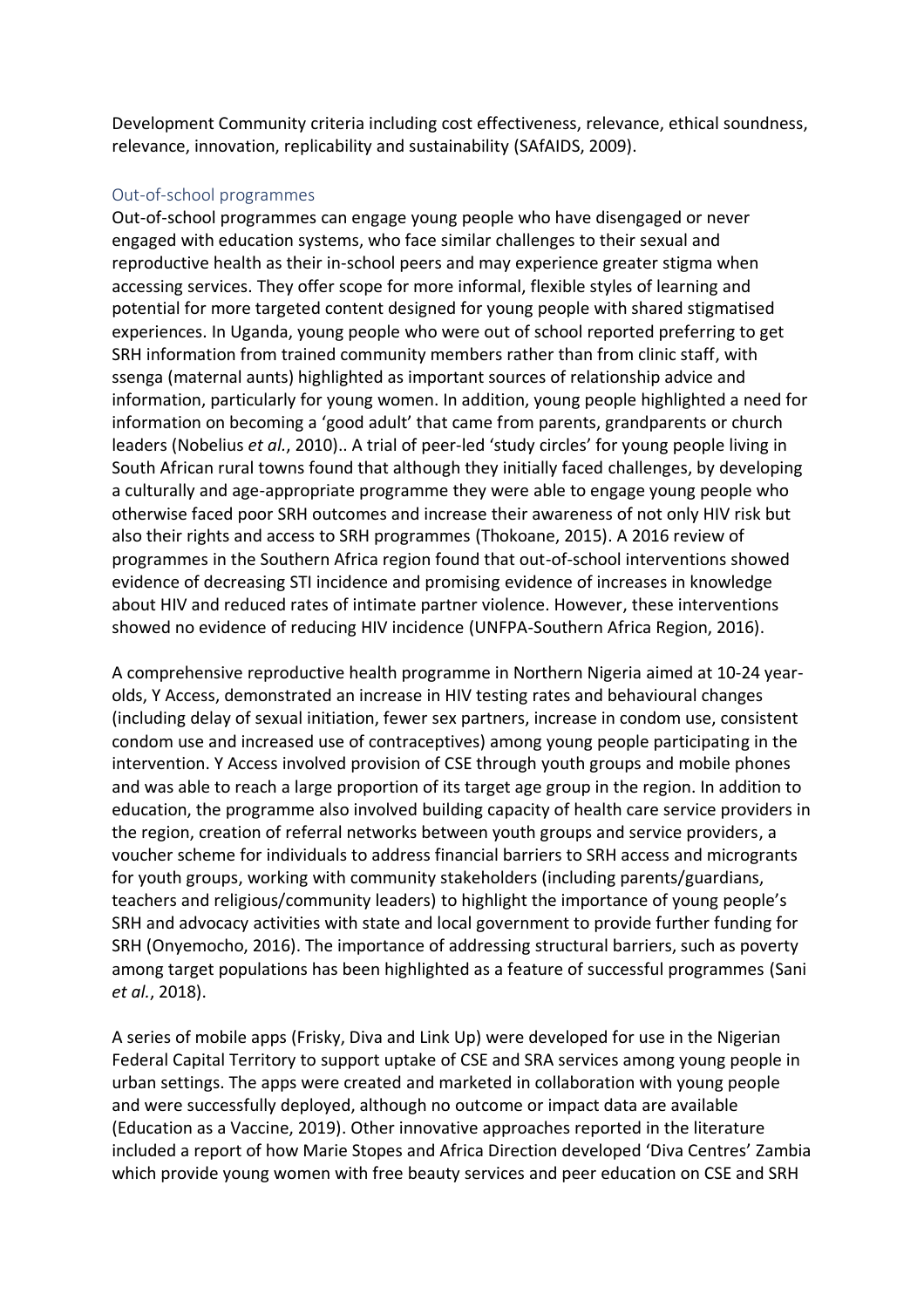services. Similarly 'Safe Spaces' provide sports and exercise facilities as well as training in technical skills for young people, with on-site educators and counsellors who deliver CSE and SRH services. A mobile-accessible website 'TuneMe' provides CSE information aligned with the national curriculum for young people to access on their phones (Wekesah *et al.*, 2019)

## Challenges and unmet needs

#### Sociocultural barriers

The African Population Health Research Centre (APHRC) highlights that sociocultural norms remain a major obstacle to the implementation of CSE (Wekesah *et al.*, 2019). Even programmes assessed as successful, achieving improvements in adolescent sexual and reproductive health outcomes, did not deliver truly comprehensive sexuality education. In line with local norms, programmes were renamed as 'family life education' or 'family, life and HIV education' with topics such as masturbation and same-sex attraction omitted from curricula in some programmes. In others, abstinence-only education was delivered. Although a wide range of stakeholders have been involved in the development of CSE programmes, including government departments, local and international NGOs and community and faith-based groups, young people themselves are rarely involved in curriculum development (Wekesah *et al.*, 2019) or, where they are consulted, feel that their views are not sufficiently taken into consideration (Keogh *et al.*, 2018). Young people themselves may not always support the formal provision of sexuality education: a Lebanese study found that poorer, female, younger, more socially conservative youth, who did not speak to their parents about sexual matters, and who had little previous experience of SRH education, were more likely to answer 'no' to the question 'Do you support being taught about reproductive health topics in school classes?' (Mouhanna et al., 2017).

Topics that some young people do want to learn about, such as relationships, norms and values associated with sexuality, transition to adulthood and intergenerational communication (Njue, Voeten and Ahlberg, 2011) are often omitted from curricula that overemphasise a medical-STI focused model of SRH. Nevertheless, as Wekesah and colleagues surmise, achieving the roll-out of CSE took significant multi-agency collaboration and effort – over up to 8 years in the example of Nigeria's national programme – and even without a fully comprehensive programme, some education may be better than none at all (Wekesah *et al.*, 2019).

One of the key barriers to full CSE implementation cited in the region has been resistance from parents. Although parents are not necessarily opposed to CSE, and may support the role of teachers in delivering education about STIs and even STI testing in schools (Wanje *et al.*, 2017) several studies highlighted that they take issue with curricula that are perceived to be delivered to age groups that are too young, or that contain subjects or ideas that contradict the guidance that parents themselves give their children. Parents have been found to support CSE that fulfilled a moralistic or warning approach, emphasising abstinence and the avoidance of negative health outcomes, such as HIV, but were less likely to support content that included sexuality and relationships (Wekesah *et al.*, 2019). Accordingly, a 2012 review of the sexuality education curricula in ten Eastern and Southern African countries concluded that while curriculum content was generally age appropriate and addressed communications skills adequately, most were lacking in key basic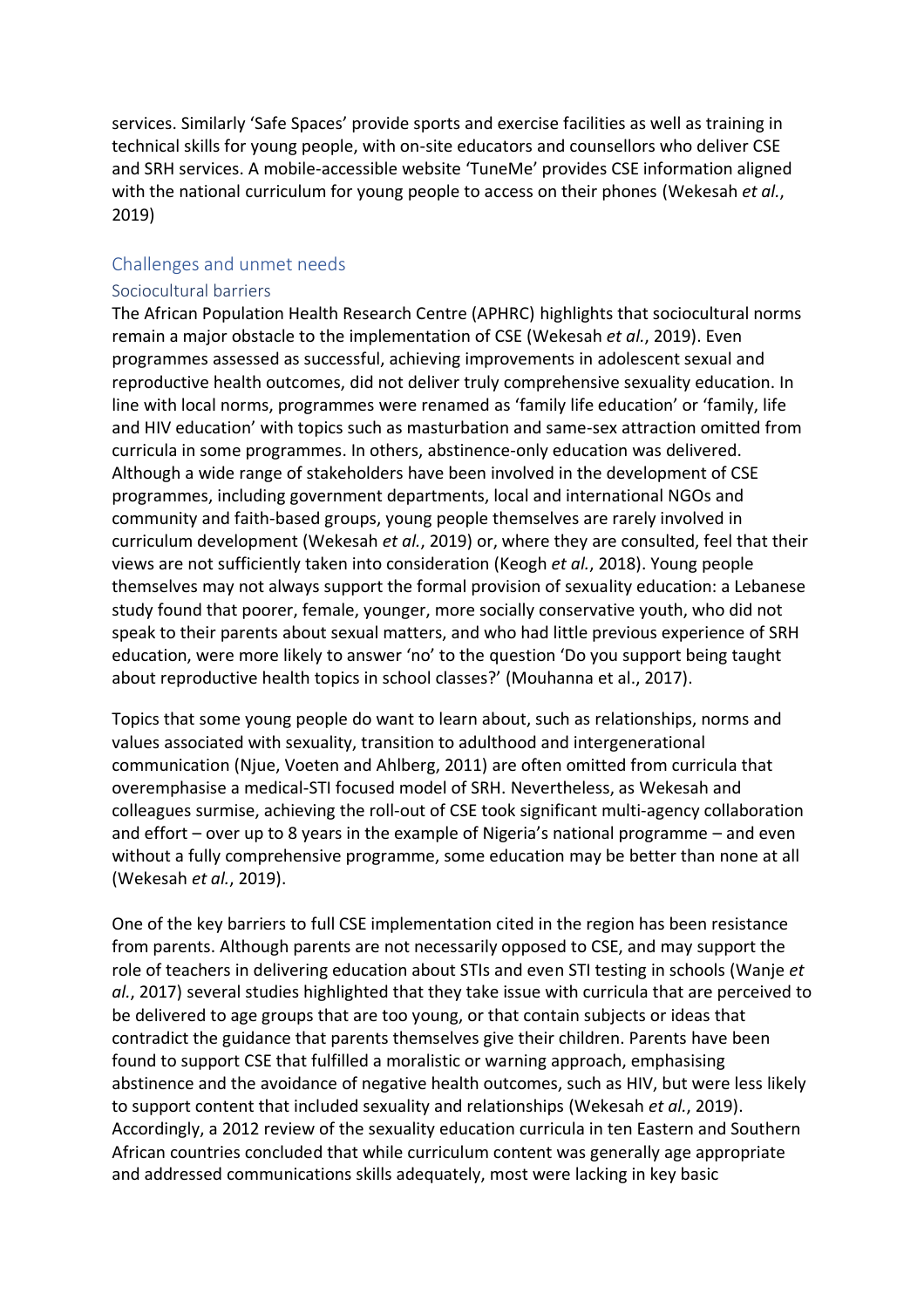information about contraception and other aspects of sexual health (Population Council, 2012). While most curricula included information on gender, the way the topic was approached was often limited and contradictory, neglecting key aspects such as the influence of media on gender norms. Sexuality was often framed negatively and adopted fear-based moralistic approaches, neglecting the social context of sexual activity and obscuring power dynamics (Population Council, 2012). The implementation of the Life Skills curriculum in South Africa was also found to be heavily influenced by gender norms, undermining the critical engagement with gender that the curriculum embodies (Sisa, Shefer and Macleod Catriona, 2016; Mayeza and Vincent, 2019). Even where counternormative sexualities were included in Life Skills lessons, an analysis of the lessons in which they were taught revealed that they were contextualised in a heteronormative framework of pity, tolerance and blame, with individuals with non-normative sexualities presented as vulnerable, childlike or hypersexualised (Francis, 2019).

#### Teacher training

The lack of appropriate training for educators in how to effectively deliver CSE has been highlighted as a limitation in the rollout of CSE in SSA (Population Council, 2012; Wekesah *et al.*, 2019). Inconsistencies in the delivery of the curricula have frequently been found, as well as a tendency for lessons to be delivered in a conservative way which undermined the personal engagement and critical thinking that support successful CSE (Browes, 2015). Teachers involved in providing CSE lessons in Kenya and South Africa were untrained and felt ill equipped to provided classes, particularly without the support of classroom resources (Mturi and Bechuke, 2019; Ogolla and Ondia, 2019). The lack of specialist training for teachers led to their personal beliefs and biases forming part of the CSE taught to pupils. In Nepal, one study found that students perceived teachers to have low levels of knowledge and commitment to the topic (Shrestha et al., 2013). Other reviews of trends in CSE highlighted that even where they are included in the CSE curriculum, teachers may omit sensitive topics such as abortion, homosexuality and masturbation because they feel uncomfortable discussing taboo subjects or consider that they would be acting contrary to the law (Population Council, 2012). Where these topics are covered, teachers sometimes do so in a way that contradicts the tenets of CSE, especially with regard to gender norms and sexual harassment (Rijsdijk *et al.*, 2014; Wekesah *et al.*, 2019). In addition, the participatory dialogic approach described above that supports effective CSE contrasts with the didactic approach often adopted in other areas of the curriculum and teachers describe feeling unempowered to deliver education that they worry contradicts local cultural norms or runs contrary to parents' wishes (Wekesah *et al.*, 2019). Most curricula failed to support agency building and advocacy skills among young people and, in particular, were undermined by the lack of attention to the safety of the school environment as key determinant of young people's safety and security (Population Council, 2012).

## Implementation challenges

The fidelity of programme implementation has been highlighted as a second major barrier to effective CSE programming and may help to explain the relatively minor impact of many programmes. For example, schools that enrolled in the World Starts With Me (WSWM) programme of CSE typically implemented fewer than half of the 14 lessons in the curriculum (Rijsdijk *et al.*, 2014; Wekesah *et al.*, 2019). These findings were echoed in the 2016 assessment of barriers to effective sexuality education in ESA, which included weak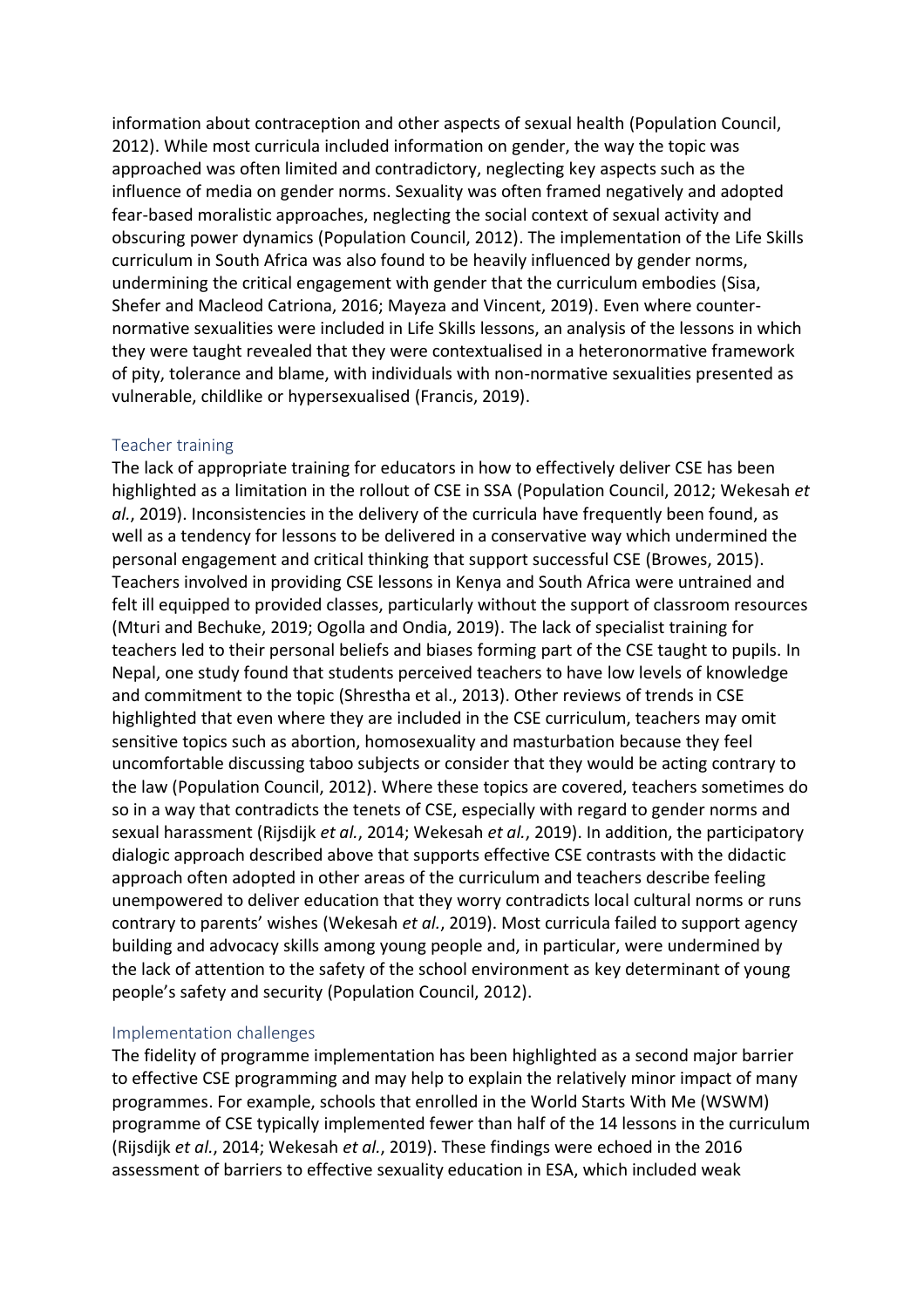implementation at country and school levels, which were linked to poor teacher training and a school and local environment that featured bullying, sexual harassment and violence. In addition, the review highlighted the lack of clear legal frameworks for CSE, resistance from parents and educators, and a lack of accessible health and SRH services for young people as limitations to the effectiveness of CSE programmes in the region (UNFPA-Southern Africa Region, 2016). These challenges can be addressed by providing detailed lesson plans for teachers to follow, in conjunction with training and capacity building within schools (Sani *et al.*, 2018).

Infrastructure challenges, such as access to computers, reliable internet access and electricity, can undermine the effectiveness of CSE programmes that rely on them, such as WSWM (Rijsdijk *et al.*, 2014; Wekesah *et al.*, 2019). In addition, in some areas the lack of provision of classroom resources to support CSE teaching also undermined the effectiveness of its implementation (Ogolla and Ondia, 2019). The Nepalese study also identified a problematic lack of resources for teaching beyond textbooks (Shrestha et al., 2013).

Additionally, the fact that CSE curricula do not contribute to national qualifications that are of interest to universities and colleges may be a disadvantage - evidence from South Africa suggests that teachers and schools do not consider them important (Mturi and Bechuke, 2019).

Mechanisms for coordination and evaluation remain weak across the region, as most countries lack frameworks for monitoring and evaluating CSE programs (Wekesah *et al.*, 2019). Even where programmes were evaluated, they were often process evaluations, recording whether sessions occurred rather than assessing outcomes or impact (Population Council, 2012). A study of young people's understanding of HIV and HIV risk in Zambia highlighted that although the country had implemented a national CSE curriculum, it was not a high priority in schools and was rarely taught, highlighting the issues that can occur without routine evaluation, as well as the need for engagement with CSE at local school level as well as by governmental agencies (Butts *et al.*, 2018). The need for long-term evaluation of CSE programmes, including assessment of their impact on HIV incidence and safer sex behaviour, demand for youth-friendly services and their cost effectiveness was highlighted by the UNFPA report into CSE in the Southern African Region (UNFPA-Southern Africa Region, 2016). Further research into the impact of out-of-school programmes is warranted as well as studies comparing different curriculum implementation approaches. The report also outlined the need for more qualitative research to provide insight into young people's experiences of CSE.

#### Recommendations for CSE implementation in SSA and globally

The APHRC review of the effectiveness of CSE in SSA recommended involving community and faith-based organisations in the design and delivery of local curricula in order to reduce the delivery of contradictory messages about CSE in different settings and to enhance awareness and uptake of the curriculum. Negotiating with authorities about the specifics of programmes, providing clarification and reassurance were successful strategies to deal with challenges from external stakeholders (Sani *et al.*, 2018). Policy levers also play a vital role (Panchaud et al., 2019). Incorporating CSE into both primary and secondary school curricula was also highlighted as a key recommendation based on evidence that programmes that are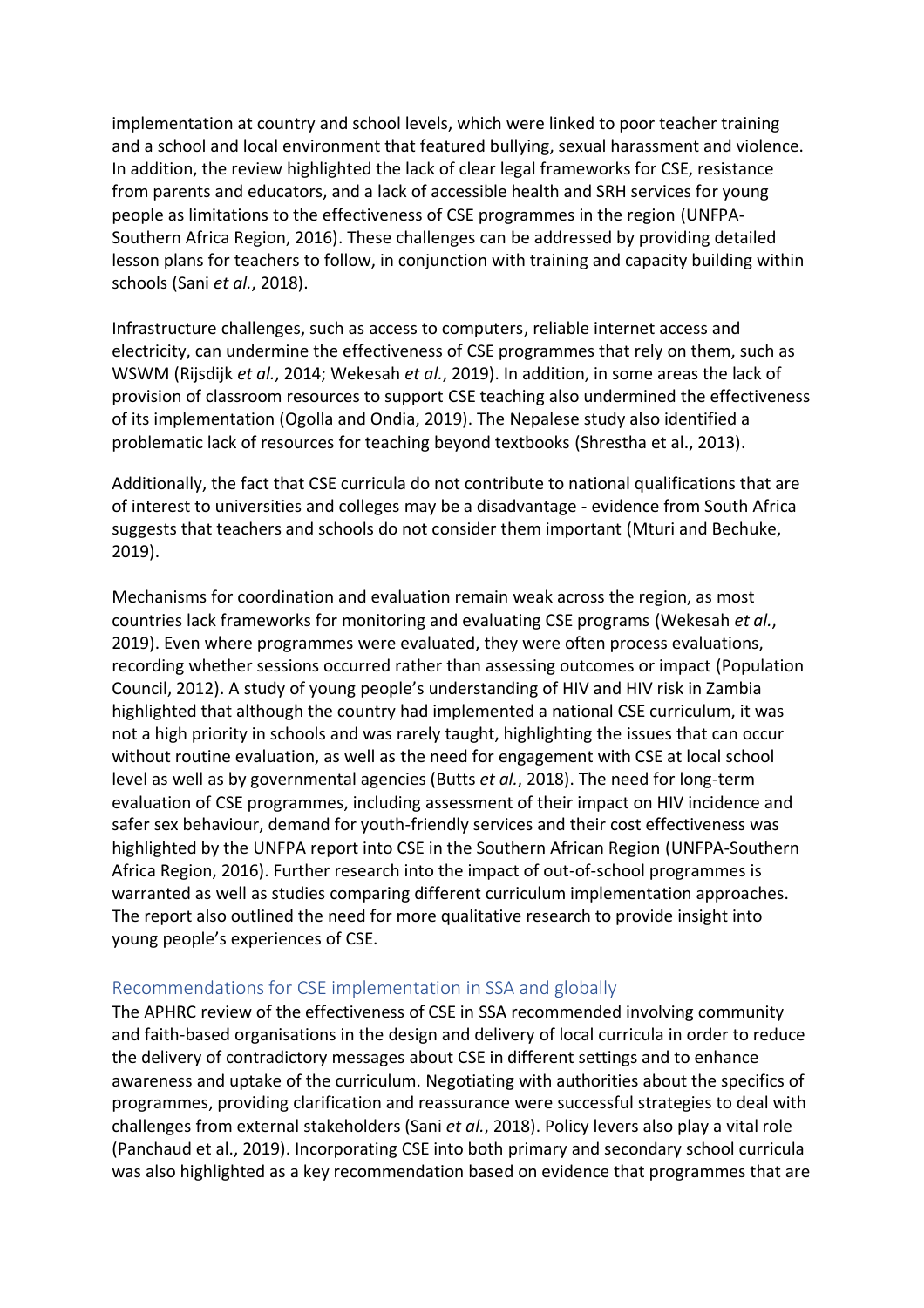age-appropriately targeted at younger groups before sexual debut have greater impact (Poobalan *et al.*, 2009; Sani *et al.*, 2018). There is also a need for programmes to be updated with the latest risk reduction techniques, including pre-exposure prophylaxis (PrEP) and voluntary male circumcision (Sani *et al.*, 2018).

As highlighted above, negative parental attitudes can inhibit teachers' delivery of CSE: anticipating complaints, teachers altered their lessons to omit or water down content they perceived to be problematic. Focusing teacher training on not only the content of the curriculum but also its delivery can have a positive impact on teachers' attitude towards CSE and enhance the effectiveness of programmes, even where the full curriculum is not taught because of cultural sensitivities (Wekesah *et al.*, 2019). Researchers with experience of implementing sexual health programmes in SSA recommend that programmes select teachers who are already comfortable with or enthusiastic about SRH, providing them with training to boost their confidence in delivering potentially sensitive sexually related material. In addition, including training for teachers on participatory approaches can also help to strengthen the delivery of programmes (Sani *et al.*, 2018). The 'Breaking the Silence' programme aimed to provide educators of learners with disabilities in South Africa with the skills, approaches and tools to deliver comprehensive sexuality education in the classroom by overcoming personal and community driven social and cultural barriers (Hanass-Hancock *et al.*, 2018). A three-day course helped educators feel supported to deliver not only the content of the CSE programme but also the participatory approach that the curriculum demanded.

At a global level, the most authoritative current summary of evidence is UNESCO's 2016 *Review of the Evidence on Sexuality Education* (UNESCO, 2016). This recommends, among other things, explicit recognition that CSE includes sensitive topics and so more support and training for educators in broaching difficult topics. It also recommends the development of digital tools to support CSE, noting their potential to reach young people who are not in school. Reflecting on a decade of the World Starts With Me programme, Vanwesenbeeck and colleagues highlight the need for CSE that embraces empowering methods that place young people and their priorities at the heart of programmes, as well as supporting teachers to be able to deliver this approach (Vanwesenbeeck *et al.*, 2016). A whole-school approach can support ownership of programmes and supporting they argue that supporting this is as important as designing the programmes themselves. They also emphasise the importance of provision of high quality SRH services in and out of school in order to be able to achieve real change and how these stands of CSE need to be carefully coordinated and implemented in order to overcome the complexities of delivery. Despite the challenges and setbacks faced by CSE they are optimistic, highlighting the studies that suggest a positive impact of education even in the face of implementation challenges points to the power and transformative potential of CSE and emphasises the importance of the continued advancement of programmes.

#### References

Benevides, R. *et al.* (2019) 'Engaging Students to Improve Sexual and Reproductive Health: A Report of the University Leadership for Change Initiative in Niger', *African journal of reproductive health*, 23(1), pp. 55–64. doi: 10.29063/ajrh2019/v23i1.6.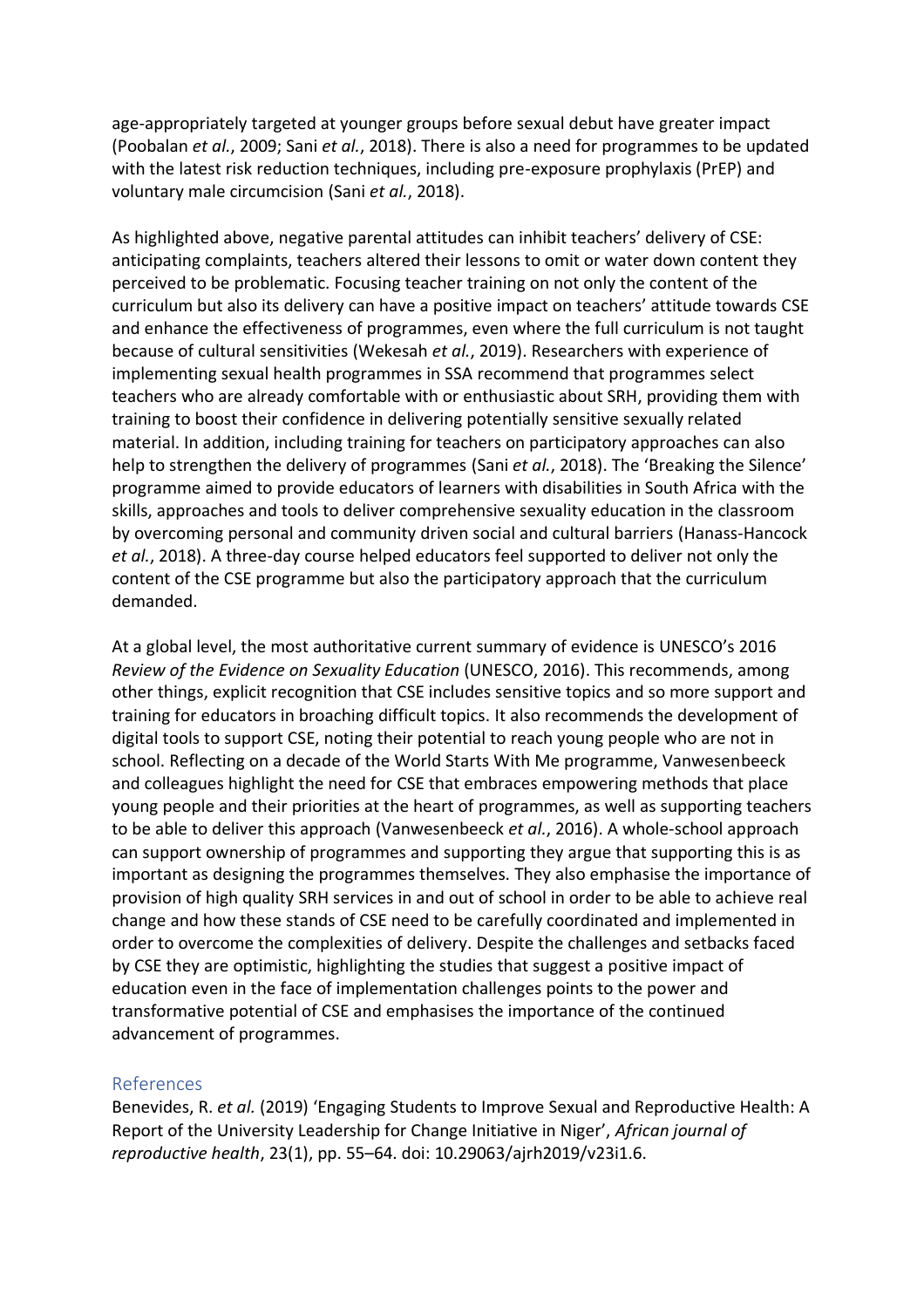Browes, N. C. (2015). Comprehensive sexuality education, culture and gender: The effect of the cultural setting on a sexuality education programme in Ethiopia. *Sex Education, 15*(6), 655-670. doi: 10.1080/14681811.2015.1065476

Butts, S. A. *et al.* (2018) 'HIV knowledge and risk among Zambian adolescent and younger adolescent girls: challenges and solutions', *Sex Education*. Routledge, 18(1), pp. 1–13. doi: 10.1080/14681811.2017.1370368.

Cobbett, M., McLaughlin, C. and Kiragu, S. (2013) 'Creating "participatory spaces": involving children in planning sex education lessons in Kenya, Ghana and Swaziland', *Sex Education*, 13(SUPPL 1), pp. 70–83. doi: 10.1080/14681811.2013.768527.

Education as a Vaccine (2019) *Lessons Learned Report on the EMAPS project*. Abuja, Nigeria.

Fonner, V. A., Armstrong, K. S., Kennedy, C. E., O'Reilly, K. R., & Sweat, M. D. (2014). School based sex education and HIV prevention in low- and middle-income countries: A systematic review and meta-analysis. *PLoS One, 9*(3), e89692. doi: 10.1371/journal.pone.0089692

Francis, D. A. (2019) 'What does the teaching and learning of sexuality education in South African schools reveal about counter-normative sexualities?', *Sex Education*. Routledge, 19(4), pp. 406–421. doi: 10.1080/14681811.2018.1563535.

van der Geugten, J. *et al.* (2015) 'Evaluation of a sexual and reproductive health education programme: Students' knowledge, attitude and behaviour in bolgatanga municipality, Northern Ghana', *African Journal of Reproductive Health*, 19(3), pp. 126–136.

Haberland, N. A. (2015). The case for addressing gender and power in sexuality and HIV education: A comprehensive review of evaluation studies. *International Perspectives on Sexual and Reproductive Health, 41*(1), 31-42.

Hanass-Hancock, J. *et al.* (2018) 'Breaking the Silence Through Delivering Comprehensive Sexuality Education to Learners with Disabilities in South Africa: Educators Experiences', *Sexuality and Disability*. Springer US, 36(2), pp. 105–121. doi: 10.1007/s11195-018-9525-0.

Harrison, A. *et al.* (2016) 'Gender-Focused HIV and Pregnancy Prevention for School- Going Adolescents: The Mpondombili Pilot Intervention in KwaZulu-Natal, South Africa', *J HIV AIDS Soc Serv*, 15(1), pp. 29–47. doi: doi:10.1080/15381501.2014.999183.

Jearey-Graham, N. and Macleod, C. I. (2017) 'Gender, dialogue and discursive psychology: a pilot sexuality intervention with South African High-School learners', *Sex Education*. Routledge, 17(5), pp. 555–570. doi: 10.1080/14681811.2017.1320983.

Jewkes, R. *et al.* (2007) *Evaluation of Stepping Stones*, *MRC South Africa: Policy Brief*. Pretoria.

Jewkes, R., Wood, K. and Duvvury, N. (2010) '"I woke up after i joined Stepping Stones": Meanings of an HIV behavioural intervention in rural South African young people's lives', *Health Education Research*, 25(6), pp. 1074–1084. doi: 10.1093/her/cyq062.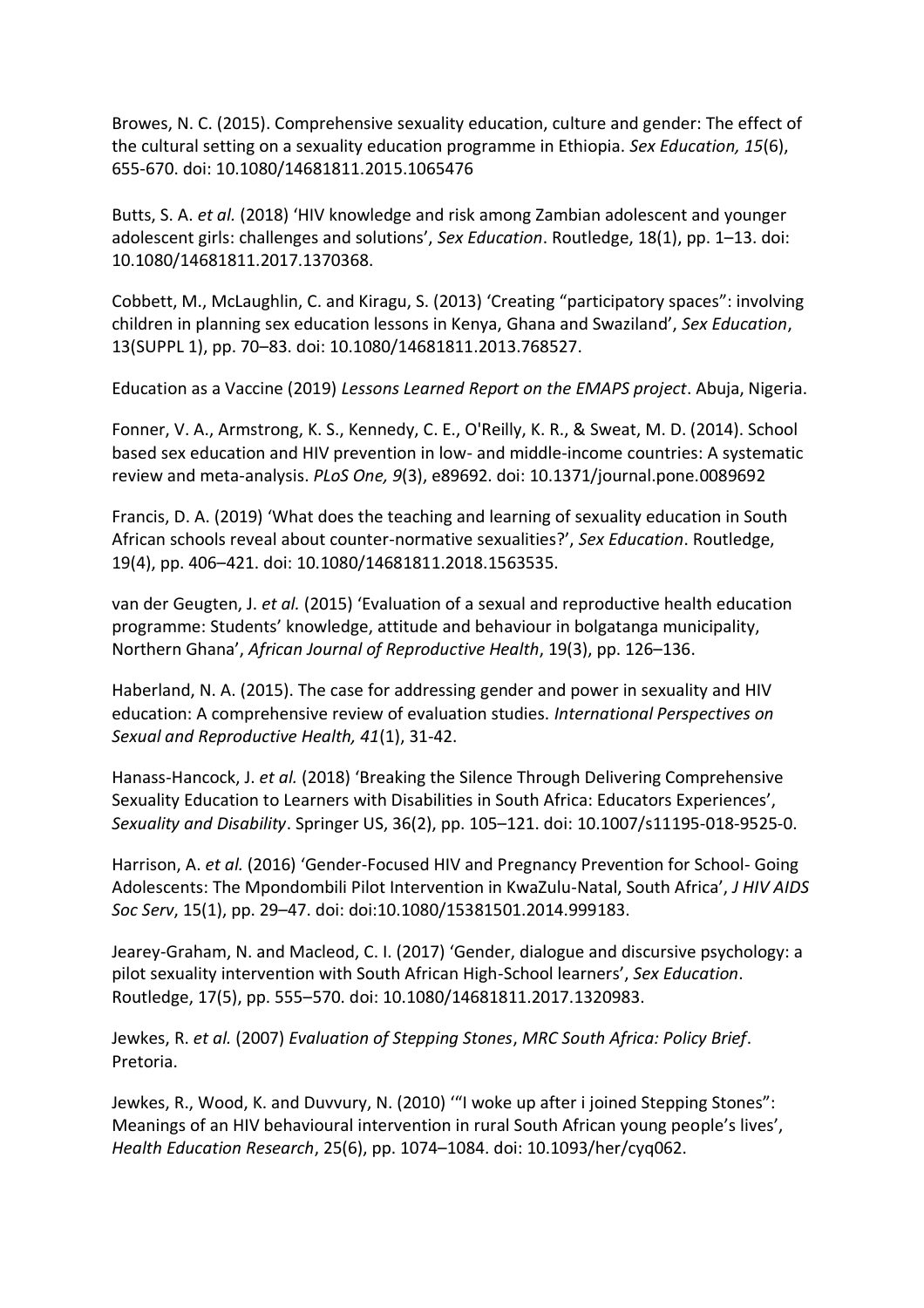Kedde, H. *et al.* (2018) 'MenCare+ in South Africa: findings from a gender transformative young men's group education on sexual and reproductive health and rights', *Sex Education*, 18(2), pp. 206–218. doi: 10.1080/14681811.2017.1417831.

Kemigisha, E. *et al.* (2019) 'Evaluation of a school based comprehensive sexuality education program among very young adolescents in rural Uganda', *BMC Public Health*. BMC Public Health, 19(1), pp. 1–11. doi: 10.1186/s12889-019-7805-y.

Keogh, S. C. *et al.* (2018) 'Challenges to implementing national comprehensive sexuality education curricula in low- and middle-income countries: Case studies of Ghana, Kenya, Peru and Guatemala', *PLoS ONE*, 13(7), pp. 1–18. doi: 10.1371/journal.pone.0200513.

Krugu, J. K. *et al.* (2018) 'SPEEK: Effect evaluation of a Ghanaian school-based and peer-led sexual education programme', *Health Education Research*, 33(4), pp. 292–314. doi: 10.1093/her/cyy017.

Mayeza, E. and Vincent, L. (2019) 'Learners' perspectives on Life Orientation sexuality education in South Africa', *Sex Education*. Routledge, 19(4), pp. 472–485. doi: 10.1080/14681811.2018.1560253.

Mouhanna, F., DeJong, J., Afifi, R., Asmar, K., Nazha, B., & Zurayk, H. (2017). Student support for reproductive health education in middle schools: Findings from Lebanon. *Sex Education, 17*(2), 195-208. doi: 10.1080/14681811.2017.1280011

Mturi, A. J. and Bechuke, A. L. (2019) 'Challenges of including sex education in the life orientation programme offered by schools: The case of mahikeng, north West Province, South Africa', *African Journal of Reproductive Health*, 23(3), pp. 134–148. doi: 10.29063/ajrh2019/v23i3.12.

Njue, C., Voeten, H. and Ahlberg, B. M. (2011) '"Youth in a void": Sexuality, HIV/AIDS and communication in Kenyan public schools', *Sex Education*, 11(4), pp. 459–470. doi: 10.1080/14681811.2011.595271.

Nobelius, A. M. *et al.* (2010) 'Sexual and reproductive health information sources preferred by out-of-school adolescents in rural southwest Uganda', *Sex Education*, 10(1), pp. 91–107. doi: 10.1080/14681810903491438.

Ogolla, M. A. and Ondia, M. (2019) 'Assessment of the implementation of comprehensive sexuality education in Kenya', *African Journal of Reproductive Health*, 23(2), pp. 110–120. doi: 10.29063/ajrh2019/v23i2.11.

Onyemocho, A. (2016) *Final Evaluation On Improving Youth Reproductive Health In 4 Northern Nigerian States*. Makurdi, Nigeria.

Oringanje, C., Meremikwu, M. M., Eko, H., Esu, E., Meremikwu, A., & Ehiri, J. E. (2009). Interventions for preventing unintended pregnancies among adolescents. *Cochrane Database Syst Rev*(4), Cd005215. doi: 10.1002/14651858.CD005215.pub2

Panchaud, C., Keogh, S. C., Stillman, M., Awusabo-Asare, K., Motta, A., Sidze, E., & Monzón,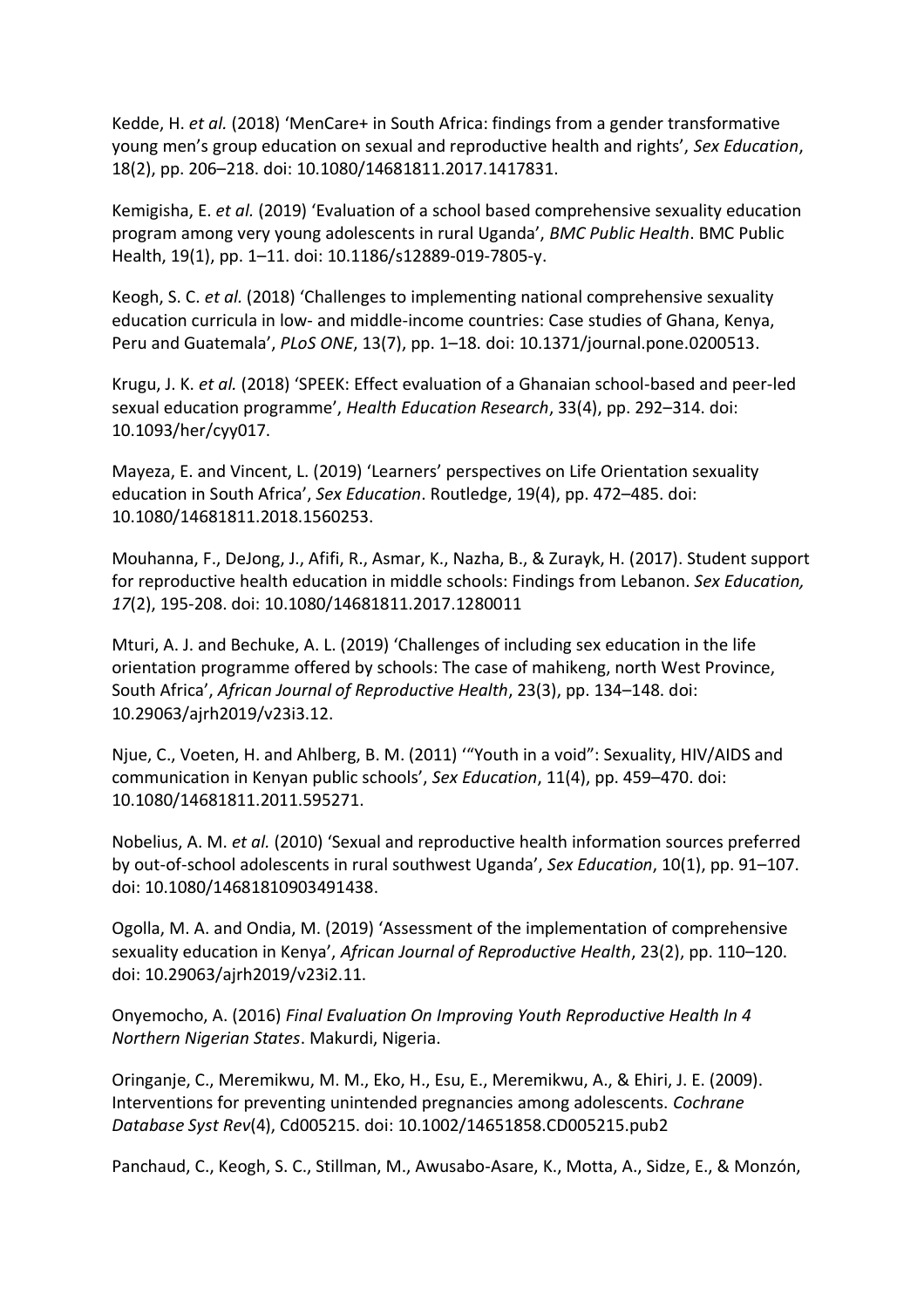A. S. (2019). Towards comprehensive sexuality education: A comparative analysis of the policy environment surrounding school-based sexuality education in Ghana, Peru, Kenya and Guatemala. *Sex Education, 19*(3), 277-296. doi: 10.1080/14681811.2018.1533460

Paul-Ebhohimhen, V. A., Poobalan, A. and Van Teijlingen, E. R. (2008) 'A systematic review of school-based sexual health interventions to prevent STI/HIV in sub-Saharan Africa', *BMC Public Health*, 8. doi: 10.1186/1471-2458-8-4.

Picot, J. *et al.* (2012) 'Behavioural interventions for the prevention of sexually transmitted infections in young people aged 13-19 years: A systematic review', *Health Education Research*, 27(3), pp. 495–512. doi: 10.1093/her/cys014.

Poobalan, A. S. *et al.* (2009) 'Characteristics of effective interventions in improving young people's sexual health: A review of reviews', *Sex Education*, 9(3), pp. 319–336. doi: 10.1080/14681810903059185.

Population Council (2012) *Sexuality Education: A ten-country review of school curricula in East and Southern Africa*. New York. doi: 10.1016/B978-0-08-097086-8.35018-8.

Rijsdijk, L. E. *et al.* (2014) 'Implementation of The World Starts With Me , a comprehensive rights-based sex education programme in Uganda', 29(2), pp. 340–353. doi: 10.1093/her/cyt108.

Rosenberg, N. E. *et al.* (2020) 'Assessing the Impact of a Small-Group Behavioral Intervention on Sexual Behaviors Among Adolescent Girls and Young Women in Lilongwe Malawi: A Quasi-Experimental Cohort Study', *AIDS and Behavior*. Springer US, 24(5), pp. 1542–1550. doi: 10.1007/s10461-019-02669-4.

SAfAIDS (2009) *Zimbabwean stories of " Best Practice " in mitigating the HIV crisis through a cultural and gender perspective challenging gender dynamics in a cultural context to address HIV*. Harare, Zimbabwe.

Sani, A. S. *et al.* (2018) 'Design, implementation and evaluation of school-based sexual health education in sub-Saharan Africa: a qualitative study of researchers' perspectives', *Sex Education*. Routledge, 18(2), pp. 172–190. doi: 10.1080/14681811.2017.1414040.

Shrestha, R. M., Otsuka, K., Poudel, K. C., Yasuoka, J., Lamichhane, M., & Jimba, M. (2013). Better learning in schools to improve attitudes toward abstinence and intentions for safer sex among adolescents in urban Nepal. *BMC Public Health, 13*(1), 244. doi: 10.1186/1471- 2458-13-244

Sisa, N., Shefer, T. and Macleod Catriona, I. (2016) '" Girls need to behave like girls you know ": the complexities of applying a gender justice goal within sexuality education in South African schools applying a gender justice goal within sexuality education in South African schools', *Reproductive Health Matters*. Elsevier Inc., 24(48), pp. 71–78. doi: 10.1016/j.rhm.2016.11.007.

Thokoane, C. (2015) 'Ethical Challenges for Piloting Sexual Health Programs for Youth in Hammanskraal, South Africa: Bridging the Gap Between Rights and Services', *Ethics and*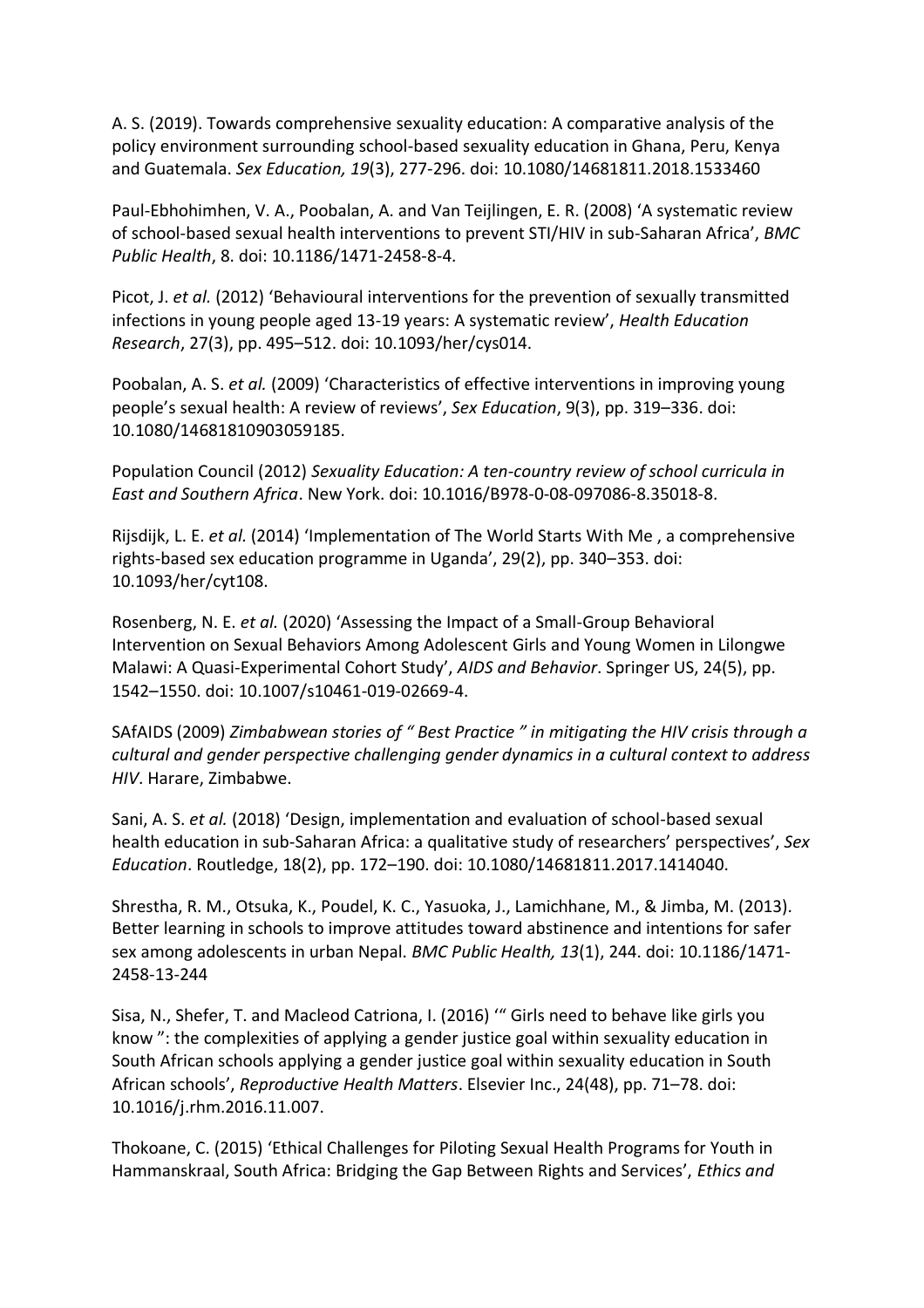*Behavior*, 25(2), pp. 169–179. doi: 10.1080/10508422.2014.954117.

Tiendrebeogo, G., Meijer, S., & Engelberg, G. (2003). Life skills and HIV education curricula in Africa: Methods and evaluations (Technical Paper No. 119). Washington, DC: USAID.

Tork, H. M. M., & Al hosis, K. F. (2015). Effects of reproductive health education on knowledge and attitudes among female adolescents in Saudi Arabia. *Journal of Nursing Research, 23*(3).

UNESCO. (2015). Emerging evidence, lessons and practice in comprehensive sexuality education: A global review. Paris, France: UNESCO.

UNESCO. (2016). Review of the evidence on sexuality education: Report to inform the update of the UNESCO InternationalTechnical Guidance on Sexuality Education. In U. o. O. C. f. Prepared by Paul Montgomery and Wendy Knerr & E.-B. Intervention (Eds.). Paris: UNESCO.

UNFPA-Southern Africa Region (2016) 'How Effective is Comprehensive Sexuality Education in Preventing HIV?', *Unfpa Esaro*, p. 8. Available at: https://esaro.unfpa.org/sites/default/files/pub-pdf/CSE A4 FA low res pages.pdf.

Vanwesenbeeck, I. *et al.* (2016) 'Lessons learned from a decade implementing Comprehensive Sexuality Education in resource poor settings: The World Starts With Me', *Sex Education*, 16(5), pp. 471–486. doi: 10.1080/14681811.2015.1111203.

Wanje, G. *et al.* (2017) 'Parents' and teachers' views on sexual health education and screening for sexually transmitted infections among in-school adolescent girls in Kenya: A qualitative study', *Reproductive Health*. Reproductive Health, 14(1), pp. 1–11. doi: 10.1186/s12978-017-0360-z.

Wekesah, F. M. *et al.* (2019) *Comprehensive Sexuality Education in Sub-Saharan Africa*. Nairobi, Kenya.

WHO. (2006). Preventing HIV/AIDS in Young People: A systematic review of the evidence from developing countries. Geneva: WHO.

Wikigender (2015) *"Auntie Stella": A Best Practice Sexual & Reproductive Health Education and HIV Prevention Resource for Adolescents | Wikigender*. Available at: https://www.wikigender.org/wiki/auntie-stella-a-best-practice-sexual-reproductive-healtheducation-and-hiv-prevention-resource-for-adolescents/ (Accessed: 2 October 2020).

## *Dr Tom Witney and Dr Rebecca Jones, October 2020 The Open University*

<sup>i</sup> For example, Oringanje et al.'s (2009) review, is cited in a UNESCO report (UNESCO, 2015) as showing that CSE reduces unwanted teenage pregnancy, but the review actually shows that CSE combined with the availability of contraception reduces unwanted pregnancy. Similarly, in the same report, Fonner et al.'s (2014) review is cited as demonstrating that CSE